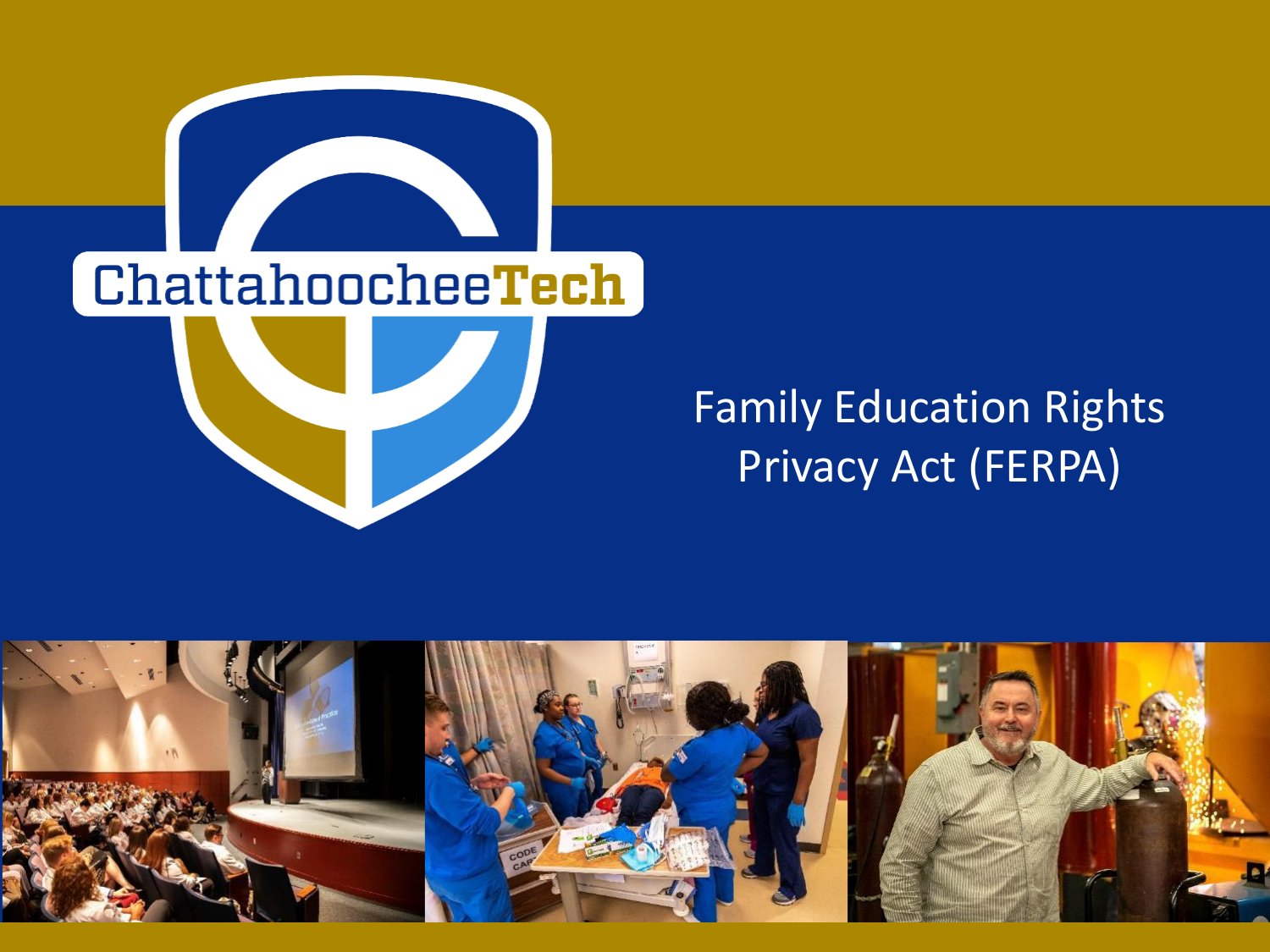## What is FERPA?

The Family Education Rights and Privacy Act of 1974, commonly known as FERPA, is a federal law that **protects the privacy of student education records**. Students have specific, protected rights regarding the release of such records and FERPA requires that institutions adhere strictly to these guidelines. Therefore, it is imperative that the faculty and staff have a working knowledge of FERPA guidelines before releasing educational records.

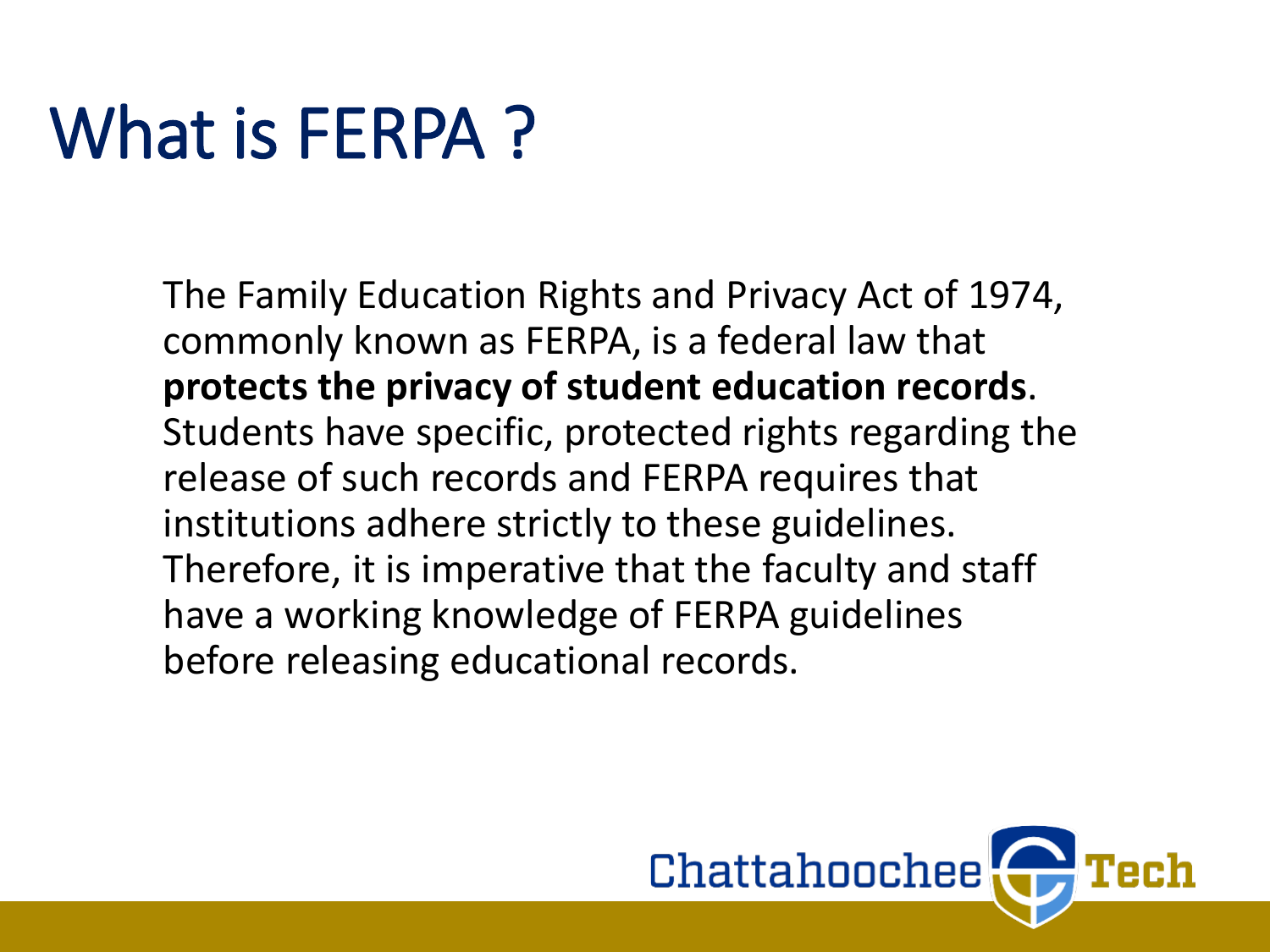## Directory Information

Some information in a student's educational record is defined as directory information under FERPA. The school may disclose this type of information without the written consent of the student. However, the student can exercise the option to restrict the release of directory information by submitting a formal request to the school to limit disclosure. Directory information may include:

- Name
- Address and County of residence
- Phone number and email address
- Program of Study
- Dates of attendance
- Enrollment status (full or part-time status)
- Degrees, Diplomas, Certificates and awards received
- Name of institution last attended
- Participation in student organizations, activities and sports
- Height and weight of athletic team members
- Photograph(s)